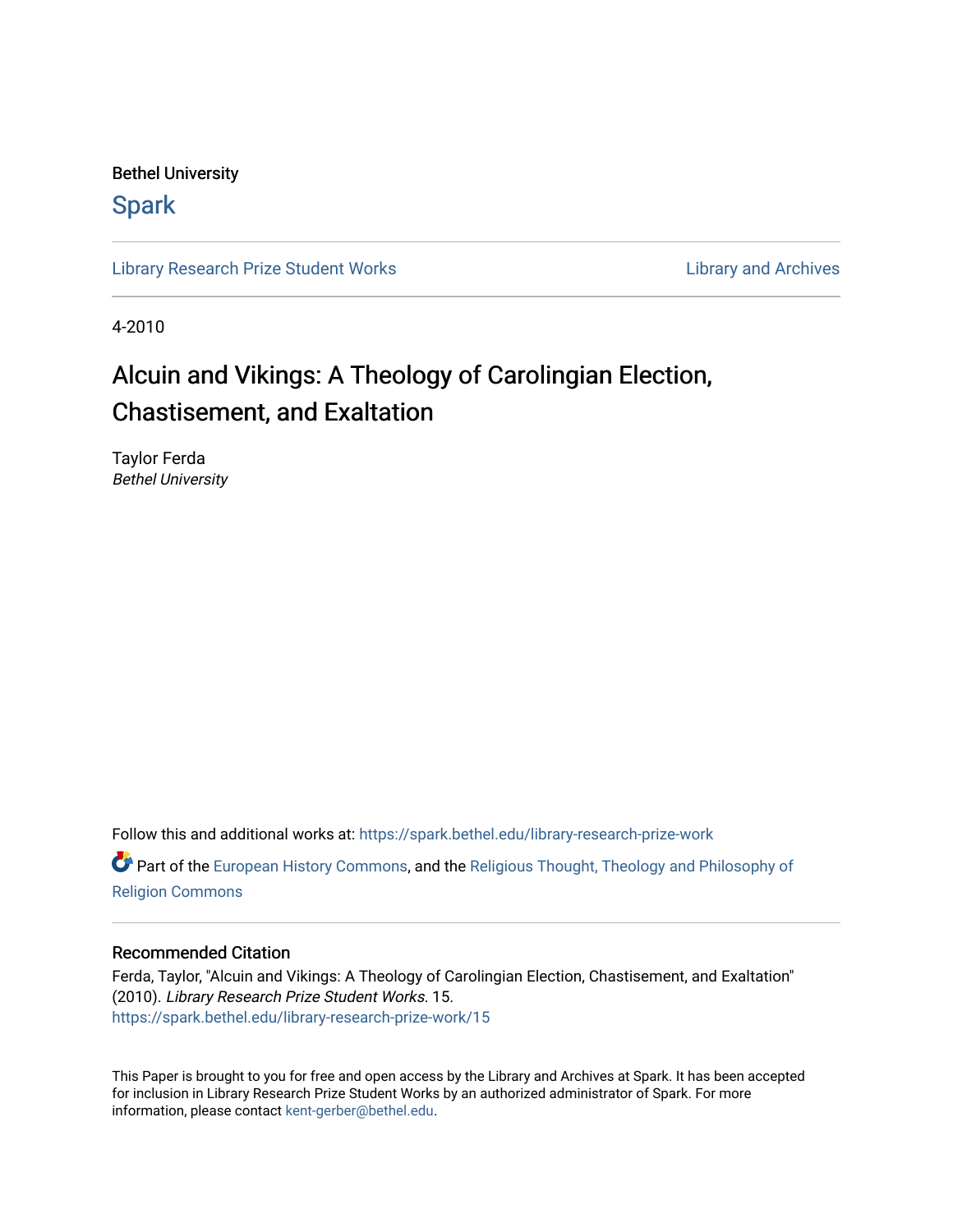Alcuin and Vikings: A Theology of Carolingian Election, Chastisement, and Exaltation

Taylor Ferda

## P.O. 735

### Presented to Professor Kevin Cragg

11/13/09

*"I will make you into a great nation and I will bless you; I will make your name great and you will be a blessing. I will bless those who bless you and whoever curses you I will curse; And all people on earth will be blessed through you." Genesis 12:2-3*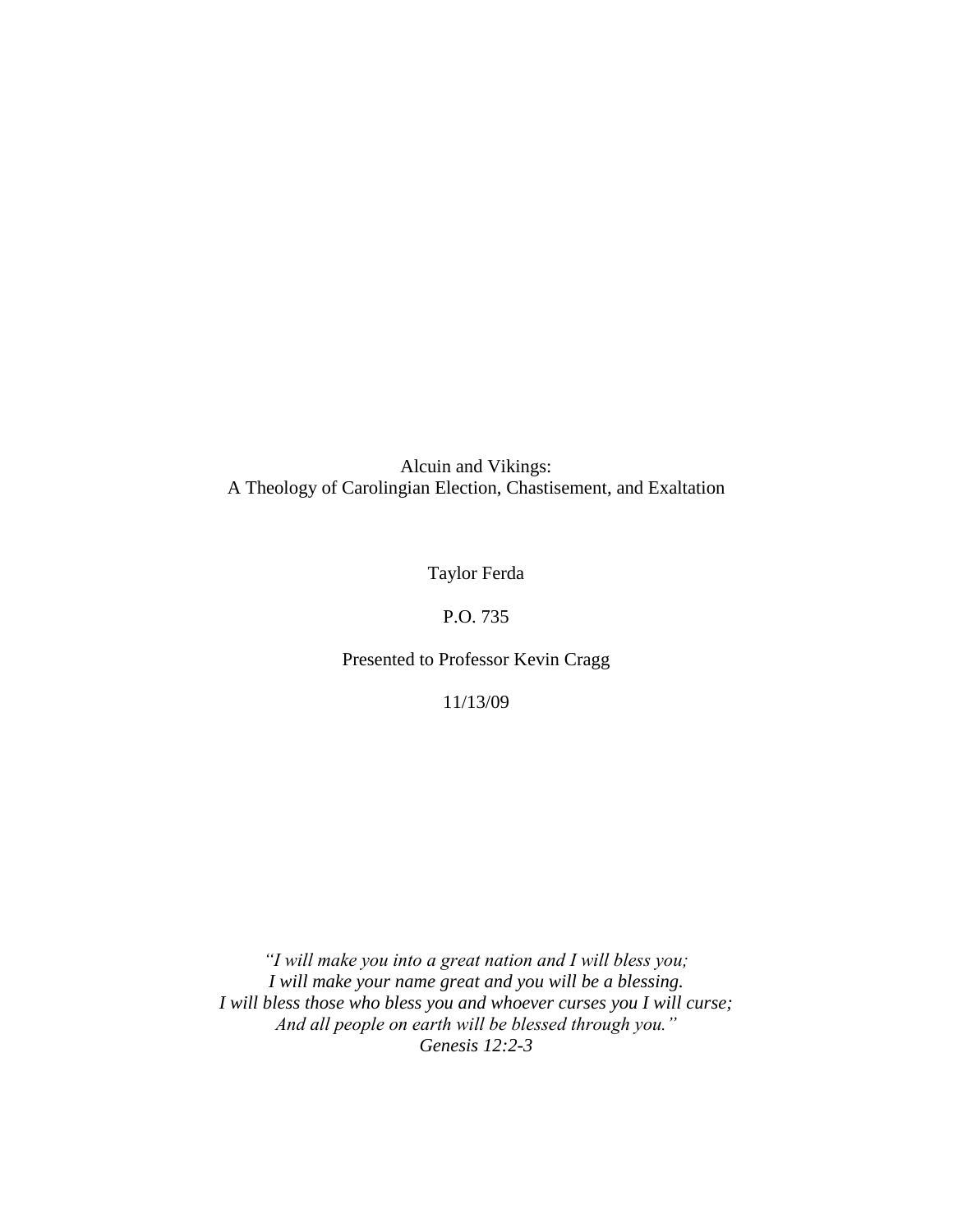Throughout the long history of the Church"s struggle to take seriously the biblical precepts for peacemaking, the changing context has always brought with it a difficulty in being a witness to peace in a world gripped by violence. The Viking raids of the ninth and tenth centuries are no exception. In this paper, I will attempt to reveal how Alcuin of York, Charlemagne"s finest theologian and clergyman, grapples with this question of violence by looking specifically at the Viking raids of two English monasteries in the last decade of the eighth century. I will show that Alcuin employs an Old Testament covenant model for explaining the two attacks: regarding those within Charlemagne's Empire (including the English) as the elect people of God, and those outside the empire (the Viking raiders) as agents of God"s wrath. Alcuin situates the elect of Christendom within a strict two-kingdom framework and thus makes two varying ethical demands on the recipients of his letters. In these theological convictions Alcuin is very much in line with traditional theological orthodoxy of the Early Middle Ages in that his ideas conform to both the Augustinian framework of Just War as well as the royal theocracy of the Carolingian Empire.

I will demonstrate these by first examining *how* Alcuin explained these attacks within his theological and ecclesiastical convictions. Following this, we will consider *what* Alcuin encouraged his recipients to practice in order to stave off further invasion. And finally, I will attempt to postulate *why* Alcuin responded in the particular theological fashion that he did. But first a concise historical sketch is needed to explain the situation he addressed.

#### **I. Historical Overview**

 $\overline{a}$ 

The Anglo-Saxon Chronicle writes that in the year A.D. 793, "the ravages of heathen men miserably destroyed God's church on Lindisfarne, with plunder and slaughter."<sup>1</sup> Despite

<sup>1</sup> Dorothy Whitelock, ed., *The Anglo-Saxon Chronicle* (New Jersey: Rutgers University Press, 1961), 36. G.F. Browne in *Alcuin of York* (London: Society for Promoting Christian Knowledge, 1908) argues that since the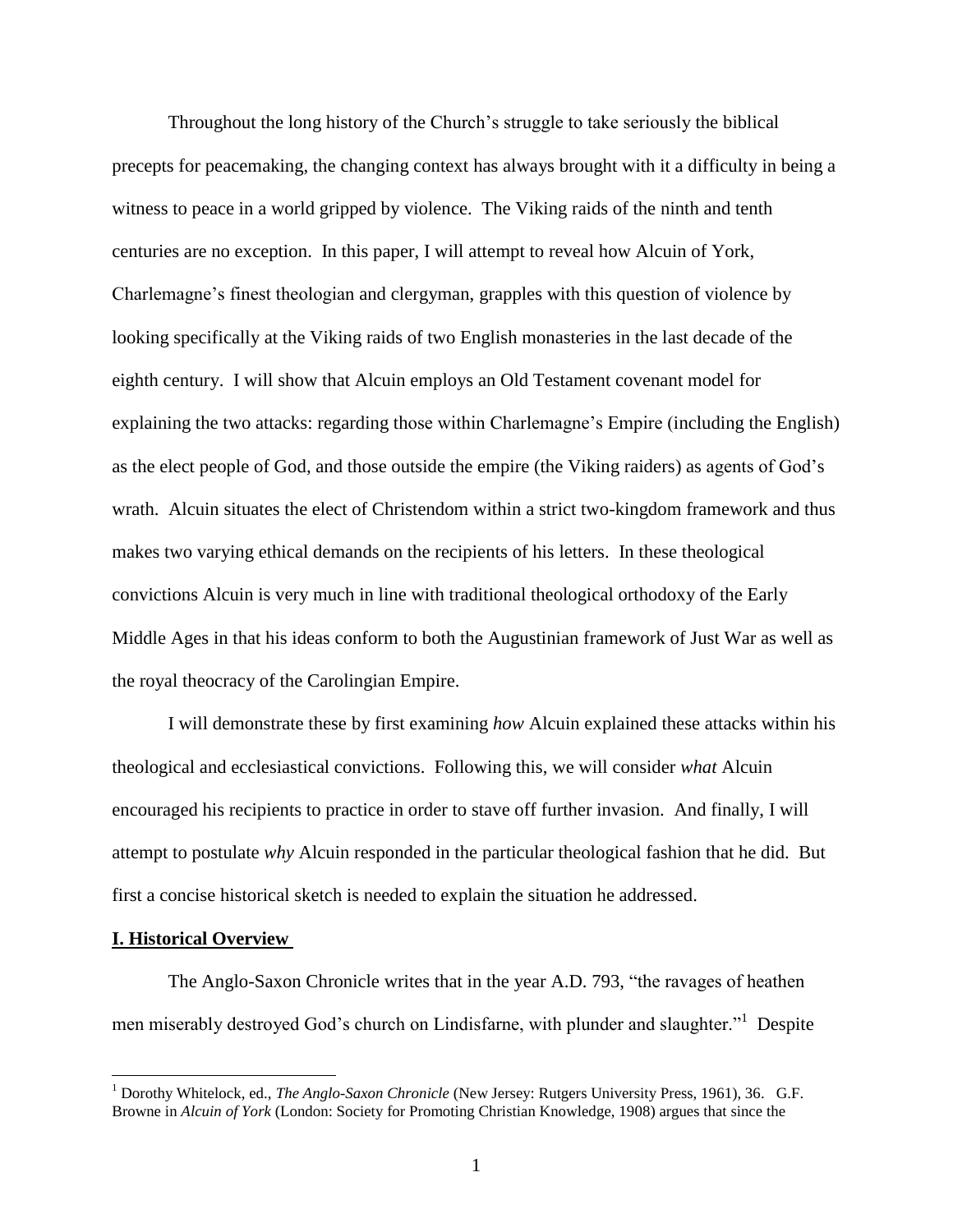the ambiguous description of "heathen" used in this entry, scholars tend to agree that these early Viking attacks were by Norwegians, since no record of the Danes exists until the attack of Dorestad in A.D. 834.<sup>2</sup> The presence of these raiders comes as a surprise to Alcuin when, in his letter to King Ethelred of Northumbria, he writes "Lo, it is nearly 350 years that we and our fathers have inhabited this most lovely land, and never before has such terror appeared in Britain as we have now suffered from a pagan race, nor was it thought that such an inroad from the sea could be made."<sup>3</sup> The reasons for such an attack are obvious: Lindisfarne's geographic proximity to Viking seafaring routes, its relatively unprotected premises, and the treasure that was most likely within it.

In response to this attack Alcuin writes a series of six letters: three to King Ethelred, two to the Bishop Higbald, and one to Cudrad, the priest of Lindisfarne.<sup>4</sup> Alcuin writes vividly that "the pagans desecrated the sanctuaries of God, and poured out the blood of the saints around the altar" leaving the bodies of the saints "trampled...like dung on streets."<sup>5</sup> There is no cause to doubt the accuracy of Alcuin's fateful attempts to record the startling effects; for the attacks, while possibly exaggerated by ecclesiastics in the eleventh and twelfth centuries, were real and fear-provoking to their immediate witnesses.<sup>6</sup>

Only a year later the second attack at the twin monasteries of Wearmouth and Jarrow were recorded in the Anglo-Saxon Chronicle as "…heathens ravaged in Northumbria, and

Lindisfarne events took place late in A.D. 793, and calendars during the Early Middle Ages regarded the year to end in March, the attacks most likely occurred in January rather than June (127).

<sup>&</sup>lt;sup>2</sup> Peter Sawyer, *The Age of the Vikings* (New York: St. Martin's Press, 1971), 1-2.

<sup>&</sup>lt;sup>3</sup> Dorothy Whitelock, ed,. *English Historical Documents: 500-1042* (New York: Oxford University Press, 1955), EHD 194. From this point on, the acronym EHD will be used to cite Whitelock"s *English Historical Documents*. Alcuin"s consternation is justified, though, as Sawyer has argued, the technological advances needed to authorize such a seafaring expedition were possible only by the eighth century (Sawyer, *Age of the Vikings,* 79).

<sup>&</sup>lt;sup>4</sup> Out of the six written, I will focus on four specifically and omit two written to Ethelred due to translation difficulties.

<sup>5</sup> EHD, 194.

<sup>6</sup> Peter Sawyer, *Kings and Vikings* (London & New York: Methuen, 1982), 94. Also see Donald F. Logan, *The Vikings in History* 2d ed. (London & New York: Hutchinson & Co., 1991), 40.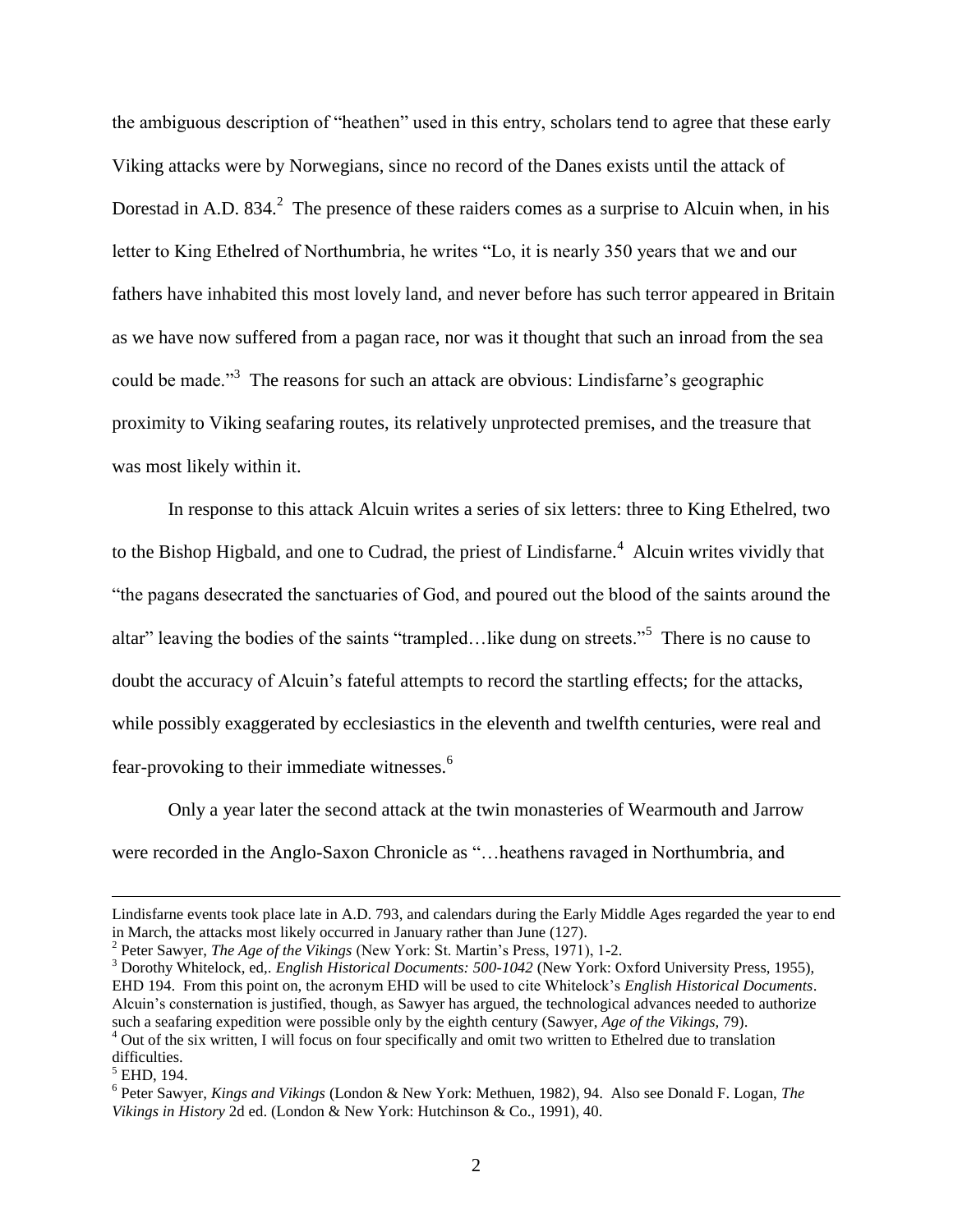plundered Ecgfrith's monastery at Donemuthan..."<sup>7</sup> Similar to the vulnerability of the monastery at Lindisfarne, the location of Wearmouth-Jarrow along the Tyre River rendered it very liable to a devastating raid.<sup>8</sup> In fact, devastating may be an understatement: modern archeologists have revealed that both Wearmouth and Jarrow were most likely burned during this period, with the former being abandoned until the eleventh century.<sup>9</sup> We possess one letter from Alcuin to the monastery of Wearmouth-Jarrow that was probably written in A.D. 794 *after* the Lindisfarne attack but *before* the Wearmouth-Jarrow raid. The conclusion can be drawn, then, that the Wearmouth-Jarrow letter is primarily *prescriptive* because it was written after the attack of Lindisfarne, evidenced by Alcuin's reference to the siege in the A.D. 794 letter.<sup>10</sup>

#### **II. Theology of the Covenant: Alcuin's Response**

The crucial underpinning to all of Alcuin"s theological claims concerning these two monastic raids (or impending raids) must be viewed within his understanding of a covenantal relationship between God and Christendom. For Alcuin, Christendom is Charlemagne"s geopolitical kingdom, including the conquered lands of England, and he [Alcuin] is the prophet of God and the Viking raiders serve as agents of God"s wrath for unfaithful activity. Though this conviction takes various forms in his letters, the accepted model is one in which a distinction is made between the people of God, on the one hand, and the pagan forces, on the other, through whom God is using to chastise his people for their unfaithfulness to the covenantal precepts in

<sup>7</sup> Anglo-Saxon Chronicle, 36-37. The editors make note that *Donemuthan* refers to "the mouth of the Don" which Simeon, in his *History of the Church of Durham,* identified as Jarrow.

 $8$  Browne, 135.

<sup>9</sup> Robin Fleming, "Monastic Lands and England"s Defence in the Viking Age," *The English Historical Review* 100 (1985): 248.

 $10$  A note on the scope of this paper: My intent here is not to provide an analysis of Alcuin's entire theological method, nor is it to study all of Alcuin"s letters written to England or having to do with theological controversy. Both would be too broad and inevitably lure us away from the essence of this exposition. Rather, I chose to undertake a study with five *occasional* documents that were prompted by one *specific* raid at Lindisfarne and the impending attack at Wearmouth-Jarrow. Therefore, because of the chronological and geographical proximity of these two monasteries, as well as the letters that go with them, this study will narrowly direct its task to Alcuin"s theological reaction to the Lindisfarne and Wearmouth-Jarrow attacks using only five of the seven letters that Alcuin would write from A.D. 793-794.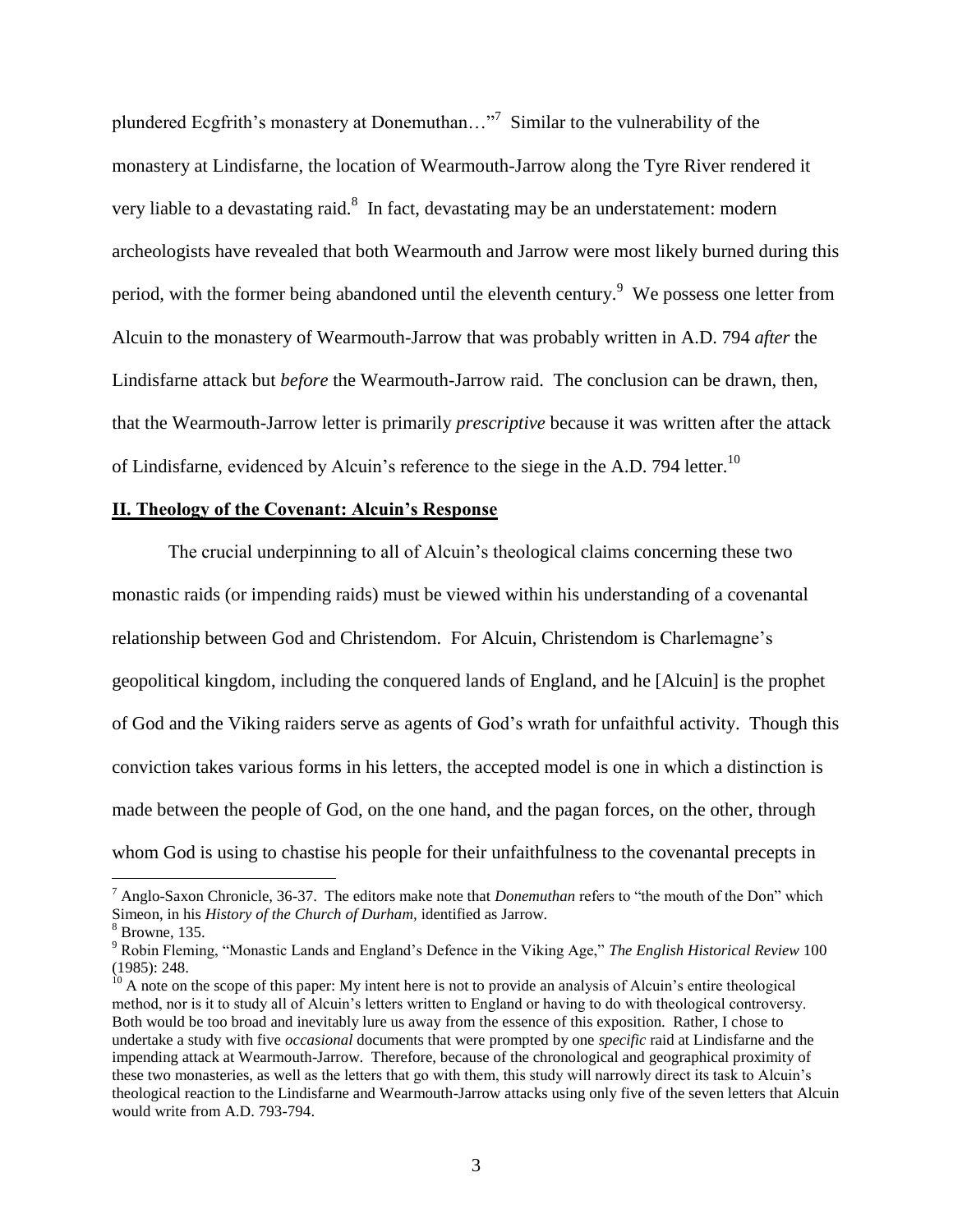the New Testament. For Alcuin, nothing is random; everything is the result of God"s exhaustive, providential direction of all human events.<sup>11</sup>

Explicit in Alcuin"s letters are his covenantal claims specific to those who are within Charlemagne"s Kingdom, which necessarily includes the English people. Writing to Ethelred of Northumbria, Alcuin sees the English land as a symbol for God's covenant blessing: "O men my brothers and fathers, also esteemed in Christ the Lord; desiring the divine mercy to conserve for us in long-lasting prosperity our land, which it once with its grace conferred on us with free generosity..."<sup>12</sup> In the letter to Cudrad, Alcuin writes, "Let them turn to God unreservedly, and if anything in their conduct needs amending let them put it right whole-heartedly, that their conversion may please God..."<sup>13</sup> And in his letter to the monasteries of Wearmouth-Jarrow, Alcuin pleads, "So mend your ways, lest the righteous perish for the sins of the wicked, lest the vineyard of the Lord be given up to be devoured by foxes, lest the feet of pagans tread upon the sanctuary of God."<sup>14</sup> One can note how Alcuin implicitly forges a connection between the providential action of God in relationship with biblical Israel and his relationship to the English monasteries.

This Israel-English connection is further developed in Alcuin"s belief that specific covenant prophecies are actually being fulfilled by the English monasteries. In his letter to the monks of Wearmouth and Jarrow, he claims, "You live near a sea from which this danger first came. *In us* is fulfilled what once the prophet foretold: "From the North evil breaks forth, and a

<sup>&</sup>lt;sup>11</sup> Simon Coupland, "The rod of God's wrath or the people of God's wrath? The Carolingian's theology of the Viking invasions," *The Journal of Ecclesiastical History* 42 (1991): 553. <sup>12</sup> EHD, 193.

<sup>13</sup> Stephen Allot, *Alcuin of York, his life and letters* (York, England: William Sessions Limited, 1974), 38-39.  $14$  Ibid., 40.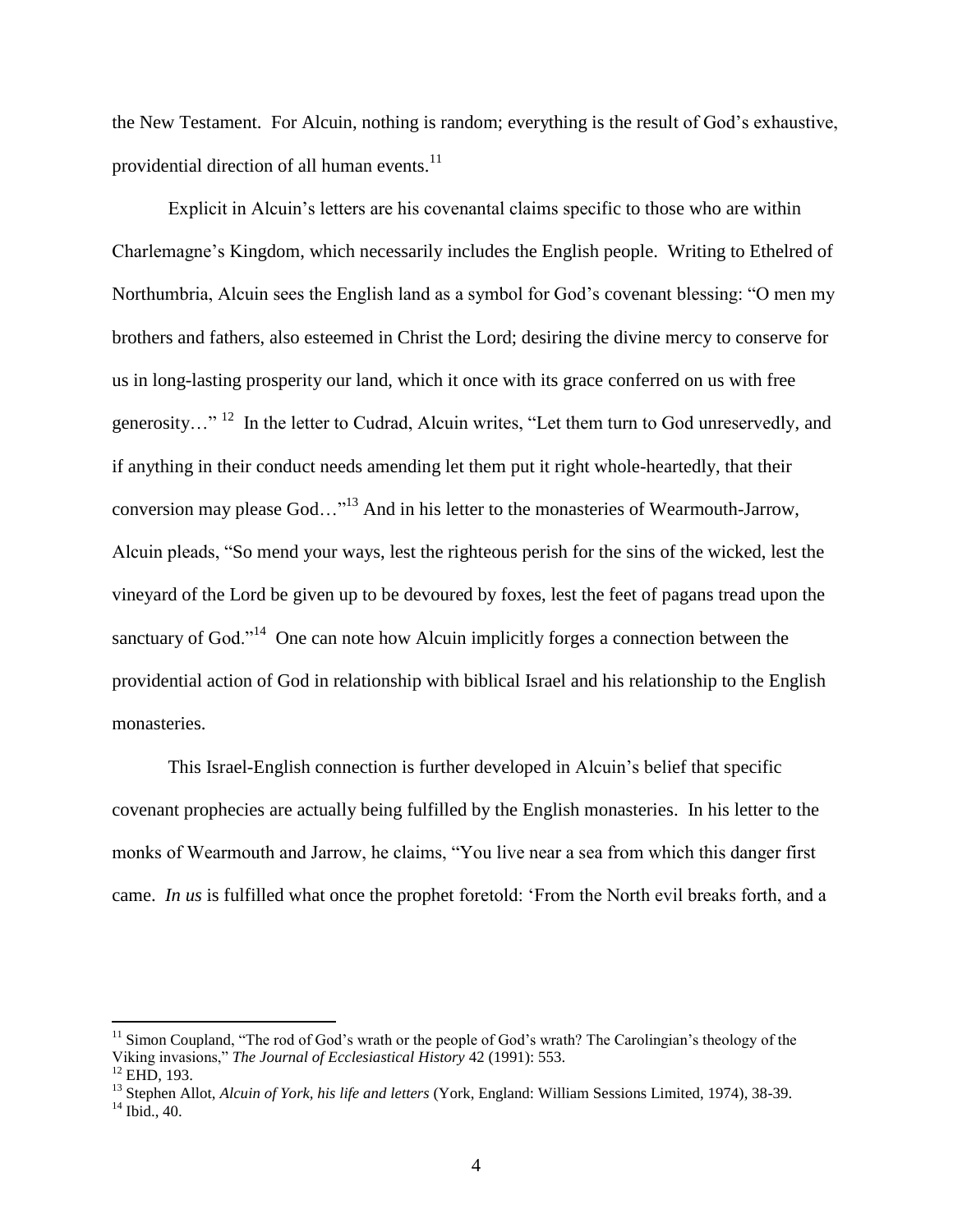terrible glory will come from the Lord."<sup>15</sup> Given these claims, Coupland's conclusion is justified: "At the heart of Carolingian theology was a divinely determined universe, where God's sovereignty was paramount, and where he had chosen the Franks as his elect people, with all of the privileges and responsibilities that this entailed."<sup>16</sup>

This covenant motif present in all of his letters is grounded in the conviction that the Church of Christ is not a transcultural community, but rather one that is strictly tied to Christendom"s geopolitical territory and its divinely elected people. Moreover, the human value of these raiders was, at the very least, inferior to the English Christians in Alcuin"s mind. Referring to them as 'heathens' and 'pagans', Alcuin never sees them as worthy of the same dignity that Christians had as image-bearers of Christ. This meant that, in matters of warfare, Frankish soldiers could kill these invaders in battle without the requirement of penance afterwards.<sup>17</sup>

Alcuin makes it explicitly clear that despite the fact the raid came from non-Christian heathens—and that killing them in battle was justified on almost every ground possible—they were nevertheless still used by God as a means for his just retribution on the sinful behavior of God"s elect. In his letter to Higbald, Alcuin attempts to answer why the attack came upon the community and writes "Truly it has not happened by chance, but is a sign that it was well

<sup>&</sup>lt;sup>15</sup> Allot, 40. My italics. Alcuin applies Scripture from two OT passages: Jeremiah 1:14-15: "The LORD said to me, "From the north disaster will be poured out on all who live in the land.""; Job 37:22: "Out of the north he comes in golden splendor; God comes in awesome majesty."

 $^{16}$  Coupland, 554.

 $17$  Coupland, 547. The author does, however, note that if the killing of a pagan was done without motive or for the purposes of profit, then penance was deemed necessary for the forgiveness of sins. Also see Sarah Foot, "Violence against Christians? The Vikings and the Church in 9th Century England," *Medieval History* 1 (1991): 8. She maintains that "There is thus a clear sense in the contemporary narrative sources, and in those written between the First and Second Viking Ages, that the Vikings represented a notably differed kind of threat to Christian property from that posed by the native population." From this perspective, there was something unique about Viking paganism that made their attacks even more abhorrent than those of other attackers.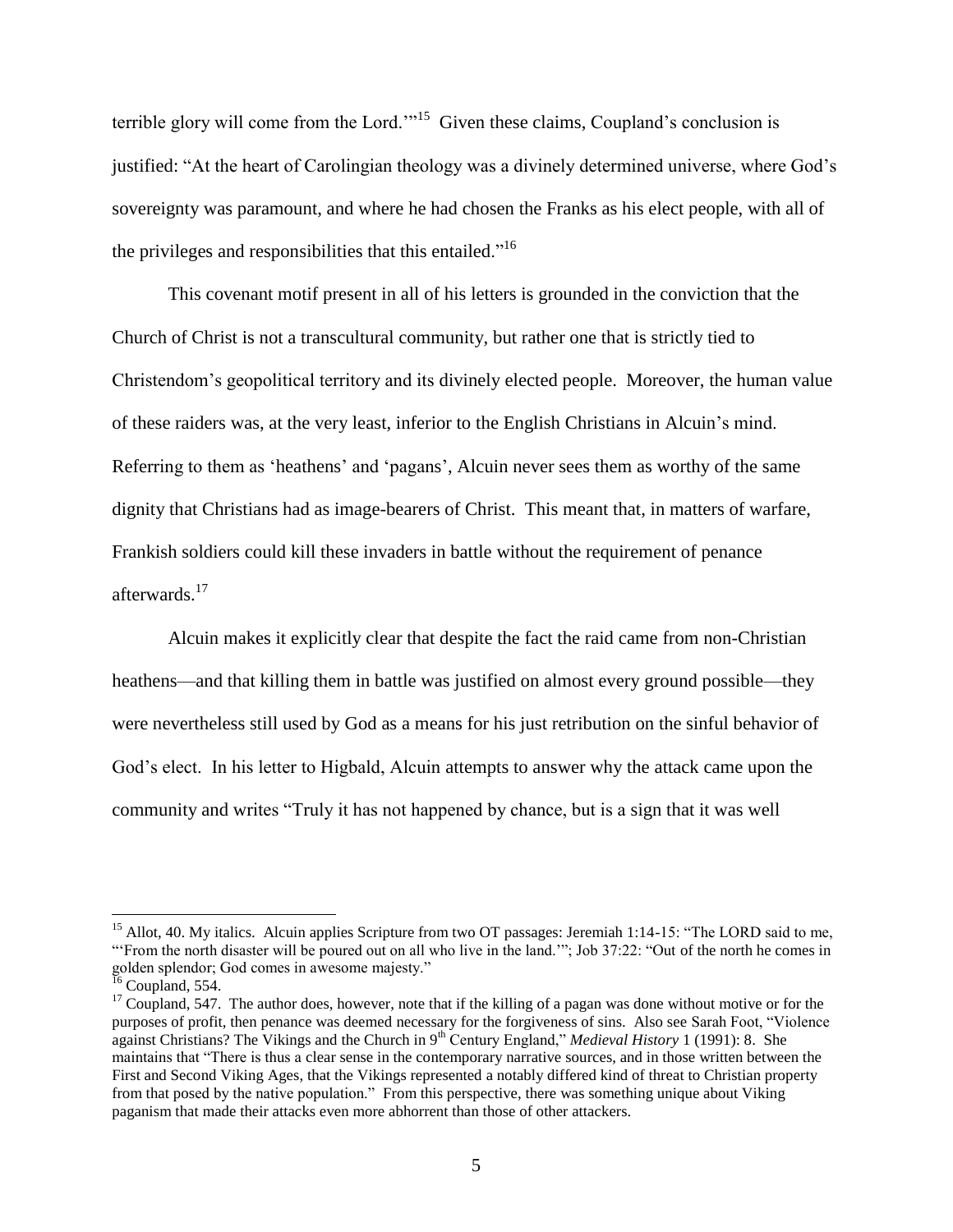merited by someone."<sup>18</sup> Later in the letter he goes further to cite Hebrews 12:6 to offer condolences to those still in fear: "Yet be not dismayed in mind by this calamity. God chastiseth every son whom he receiveth, and thus he perhaps chastised you more harshly, because he loved you more."<sup>19</sup> Alcuin reconciles these violent acts toward the monastic community by appealing to the prevailing Augustinian understanding of God"s providential control: one that emphasized human fallibility and the retributive will of  $Good.<sup>20</sup>$ 

While Alcuin emphasizes the sinfulness of the elect and God's just punishment, he still will not disregard the notion that God will fight for the English and save them from their pagan enemies. In sorting through this seemingly troublesome paradox, Alcuin draws on two historical examples: Rome and Jerusalem. He writes:

Jerusalem, the city loved by God, perished with the temple of God in the flames of the Chaldeans. Rome, encircled by a crown of holy apostles and innumerable martyrs, was shattered by the ravages of pagans, but by the pity of God soon recovered. Almost the whole of Europe was laid desolate by the fire and sword of the Goths and Huns; but now, by God"s mercy, it shines adorned with churches, as the sky with stars, and in them the offices of the Christian religion flourish and increase.<sup>21</sup>

Alcuin thus draws a parallel with the biblical account in Jeremiah 52 when Jerusalem is sacked

by the Chaldeans. As mentioned before, for Alcuin there is no difference between God"s

relationship to ancient Israel and God"s relationship to the Carolingian Kingdom. As evident in

 $\overline{a}$  $18$  EHD, 194.

 $19$  Ibid., 194. Hebrews 12:6: "... because the Lord disciplines those he loves, and he punishes everyone he accepts as a son."

 $20$  Coupland, 539. The author writes, "From this brief survey it emerges how strongly the Frankish clergy emphasized the sinfulness of the people and the retributive power of God. This stress on human fallibility and impotence can in part be linked to the prevalence of Augustinian theology, with its particular sense of the dark shadows of sin and judgment looming over all" (539). For this reason, he argues, the bitter quarrel over doublepredestination provoked such a large amount of writing within theological circles during the time of Alcuin.  $21$  EHD, 194.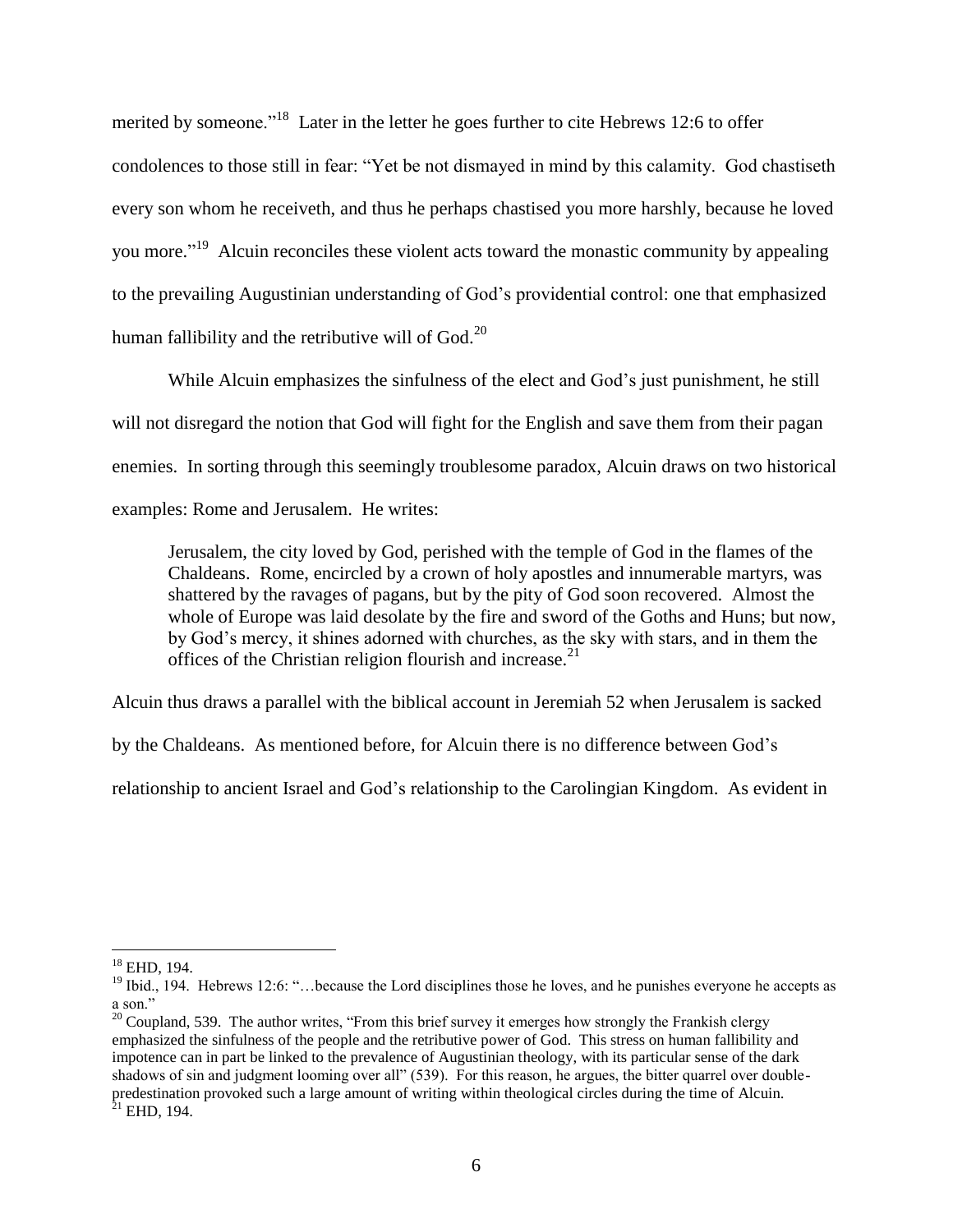this quotation, both experience the same divine providence that uses pagan enemies for chastisement, and also delivers them from harm if their faithfulness is rekindled.<sup>22</sup>

Of final importance is Alcuin"s recognition that these English monastic communities, as well as the Carolingian Empire on a larger scale, are experiencing the impending evil from the North as prophesied in the Holy Scriptures. Writing to Ethelred, Alcuin asserts this by asking a rhetorical question: "Can it not be expected that from the north there will come upon our nation retribution of blood, which can be seen to have started with this attack which has lately befallen the house of  $God?"<sup>23</sup>$  In his letter written to the monks at Wearmouth and Jarrow, he cites Jeremiah 1:14 and Job 37:22, and using the geographic direction of the raiders assault, once again places England at the center of his exegetical literalism as participants in Old Testament covenantal promises. 24

Indeed, the overarching purpose of these letters runs parallel to the role of the Old Testament prophets. They too issued warnings that the wrath of God will soon be manifest, and prodded their audiences toward deeper covenant faithfulness. While Alcuin also models the apostle Paul in his use of Paul"s formal letter opener, it is clear that the purpose behind the letters is thoroughly prophetic, with an underlying hope that the English continent will return to its prior

<sup>&</sup>lt;sup>22</sup> Foot, *Violence against Christians*, 8. The author submits that Alcuin uses these historical examples for the pastoral purpose of comforting the recipients of his letters. The purpose is to assure them that they are not alone in their struggle and that they fit within a long-standing historical tradition of God"s people being ravaged by the unredeemed souls of pagan enemies.

 $^{23}$  EHD, 193.

<sup>&</sup>lt;sup>24</sup> Jeremiah 1:14: "The LORD said to me, "From the north disaster will be poured out on all who live in the land." Job 37:22: "Out of the north he comes in golden splendor; God comes in awesome majesty. Also see Foot (Violence Against Christians), who submits that Alcuin"s motive is to place the monasteries within the story of biblical Israel. She writes, "This reference to the arrival of the vikings from the north refers to the Old Testament sentiment, particularly expressed in the book of the prophet of Jeremiah, that the north is the place from which attackers will descent from God"s land, notably to punish those who have transgressed against God"s law… Alcuin set the viking raid in the perspective of the reversals and hardships which has been people"s lot ever since the Fall" (8).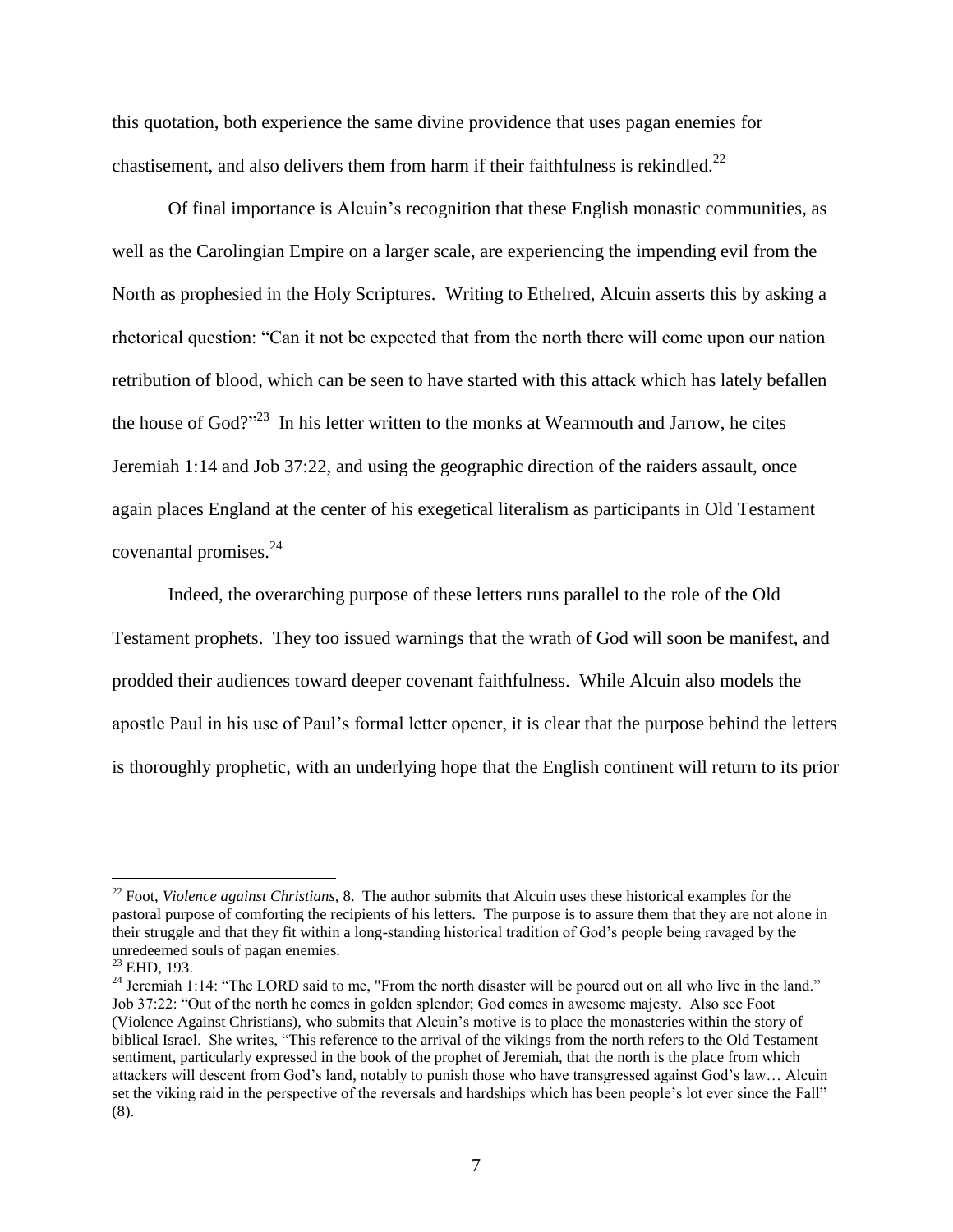state of covenant faithfulness.<sup>25</sup> Following this line of reasoning, Alcuin's exegetical approach to scripture, emphasizing the literal and immediate application to Christendom, presupposes that its inhabitants were God"s new chosen people and the true descendents of Old Testament Israel. $^{26}$ 

We see Alcuin writing to a people that he believes are descendents of God's covenant, and due to their disobedience to the law of God, have duly merited the wrath of God through the raids of the Vikings. But in true prophetic fashion, Alcuin does not reference the left hand of God without also calling attention to the right. Thus, to answer the question of *what* the recipients of his letters are to do in order to turn from their sin, we must look at Alcuin"s exhortations toward a more righteous behavior. He firmly believes, as did Jeremiah, that if the people are obedient, God will demonstrate his mercy.

#### **III. Ethics of the Kingdom: What is to be done?**

 $\overline{a}$ 

Alcuin"s theological explanations for the Lindisfarne raid, as well as the impending attack on Wearmouth-Jarrow, are predicated upon a distinctive two-kingdom model that differentiates between the *milites Christi* and *milites saeculares* within the English ecclesiastical

<sup>25</sup> Sarah Foot, *Monastic Life in Anglo-Saxon England* (New York: Cambridge University Press, 2006), 345. The author describes this confidence in a prior golden age when "the religious orders in England were eager in teaching and in learning as well as in all the holy services which it was their duty to perform for God was a hortatory tool." Alcuin seems to have a similar faith, writing to Ethelred he contends "But from the days of King Elfwold fornications, adulteries and incest have poured over the land, so that these sins have been committed without any shame and even against the handmaids dedicated to God. What may I say about avarice, robbery, violent judgments?—when it is clearer than day how much these crimes have increased everywhere, and a despoiled people testify to it" (EHD, 193).

<sup>26</sup> Coupland, 554. Rolph Barlow Page in *The Letters of Alcuin* (New York: Columbia University Press, 1909) extends this principle to Alcuin"s fitting of Charlemagne within the model proposed by Coupland. The author writes, "He [Alcuin] and his contemporaries view Charles as king and emperor from the standpoint of the Old Testament ideal. To them he is a prophet-priest, a warrior-king. Chosen of God to lead His faithful people, he is their weapon of defense, their lawgiver and judge…He is a second David, a mighty prince and ruler, decreeing laws for his people, defending the oppressed, cherishing the foreigner, doing justice to one and all, and enlightening his people with the light and knowledge and of truth" (54).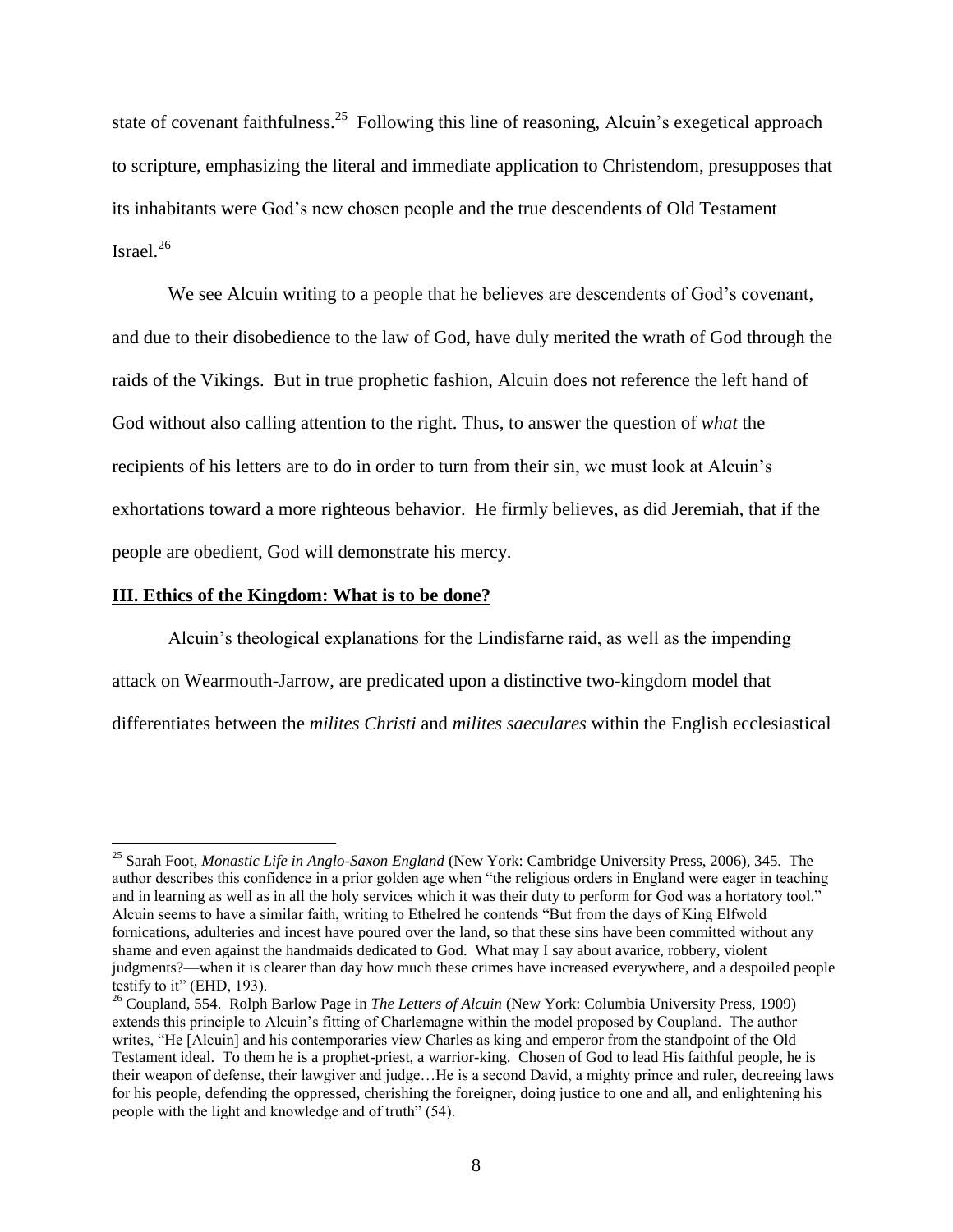and political structure.<sup>27</sup> Alcuin's two-kingdom distinction is made with the overall purpose of providing one, nationally unified security of the Carolingian Kingdom. Thus, in attempting to involve people of both church and state function, the distinction fundamentally necessitates that he provide two different ethical demands to these two groups of Christians. Writing to Ethelred, Alcuin espouses this duality: "Nothing defends a country better than the equity and godliness of princes and the intercessions of the servants of God."<sup>28</sup> Soon after this Alcuin further expounds on his distinction: "Obey the priests of God; for they have an account to make to God, how they admonish you; and you, how you obey them. Let one peace and love be between you; they as interceders for you, you as defenders of them."<sup>29</sup>

In another part of the letter, he issues a "two-fold relationship" between these two citizen groups. There is to be unity among them insofar as they are "sons of one city in Christ, that is, of Mother Church, and natives of one country.<sup>30</sup> By arguing that each Christian is a citizen who belongs both to an "earthly kingdom and to the beatitude of an eternal kingdom,"<sup>31</sup> Alcuin reconciles the *milites Christi* and *milites saeculares* with the physical camaraderie of the geopolitical territory of Christendom, as well as the spiritual fellowship found in the Church. In this sense, Alcuin very much fits the Carolingian idea of church and state relationship where, as one scholar put it, "The safety of the realm depended upon the intercession of holy men. The

<sup>27</sup> The distinctions made between the *milites Christi* and *milites saeculares* are not explicitly stated in Alcuin"s letters. Rather, in using the model proposed by Coupland in which the terms are found, we see Alcuin"s exhortations easily applicable to such a model. The former refers to monks, nuns, bishops, priests, abbots and all clergy that are a part of the activity of the Church. The latter refers to those in service to the state, such as kings, nobles, and knights. This model will be used throughout the rest of this study.

 $^{28}$  EHD, 193.

 $^{29}$  Ibid., 193.

 $30$  Ibid., 193.

 $31$  Ibid., 193.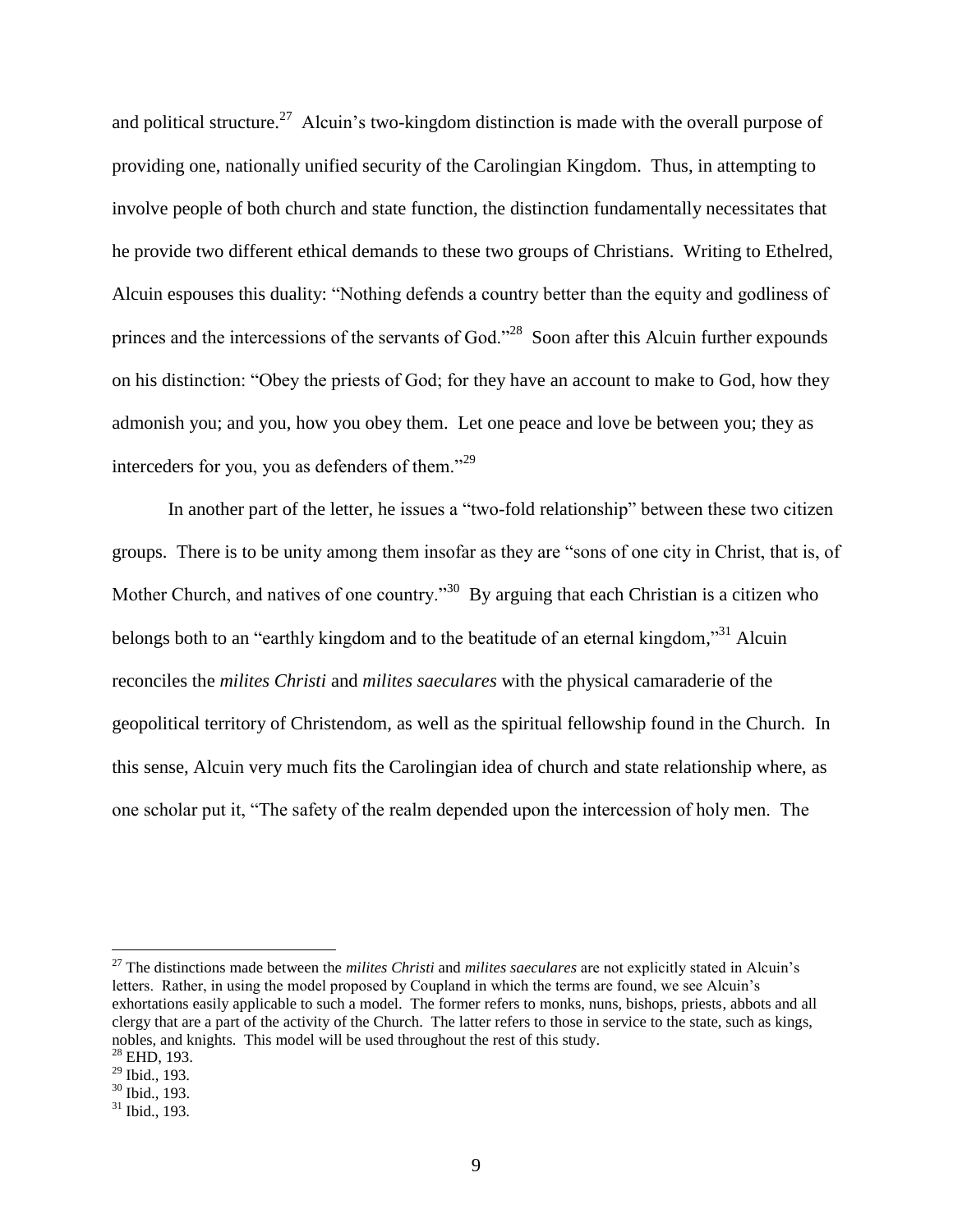monks were the spiritual counterpart of the secular armies which defended the realm against its enemies, especially against incursions by the heathen."<sup>32</sup>

The two-kingdom model presupposed by Alcuin is utterly inseparable from his admonitions that are discussed next. For only through this model has Alcuin the ability to make such a distinction between these two: justifying the use of force for the soldier, while at the same time reserving a strict spiritual piety for the churchmen. Both of these citizens fulfill the ethics determined by Alcuin to be essential for defense against the raiders: the soldier exercises force and therefore fulfills the Old Testament motif of a God who fights—sanctioning violent activity for the advancement of his chosen nation—and the churchmen fulfills the uncompromising pacifism laid out in the New Testament and Beatitudes. In sum, it is this model, and only through this model, that makes it possible for Alcuin to issue ethical exhortations in such a dualistic fashion.

Beginning with the advice to the *milites Christi,* Alcuin firmly excludes any activity that resembles fighting in military combat. Furthermore, they are to embrace strict pacifism. This conviction is found in one of his letters to Bishop Higbald, where he writes, "You have a stronger defense in the mending of your conduct and the intercession of the saints who rest among you than in the massing of arrows and the gatherings of arms."<sup>33</sup> Citing Isaiah 37:36, a passage in which the angel of the LORD, through a single prayer of King Hezekiah, put to death one hundred and eighty-five thousand Assyrians, Alcuin reveals that the weapons of the *milites* 

<sup>32</sup> C.H. Lawrence, *Medieval Monasticism 3d ed.* (Great Britain: Longman Group, 2001), 69. A slightly different argument is proposed by Page, claiming that after his coronation in 800 C.E. by Pope Leo, Charlemagne believed it to be his holy task to be the guardian of the ecclesiastical peace and saw fit that the Church should naturally second all of his warlike plans. Also see Page, who cites a letter written by Charles to Leo stating, "It is your duty, O Holy Father, to support our warlike service with hands uplifted to God, so that the Christian people, led of God and aided by your prayers, may triumph everywhere" (40). Thus, as Page submits, "There was little left to the Papacy save the exercise of the purely spiritual functions" (40).

<sup>&</sup>lt;sup>33</sup> Allot, 38. Browne argues that the mere reference of Alcuin to the option of fortification by force indicates that Lindisfarne was actually being fortified at the time the letter was written after the attack of A.D. 793.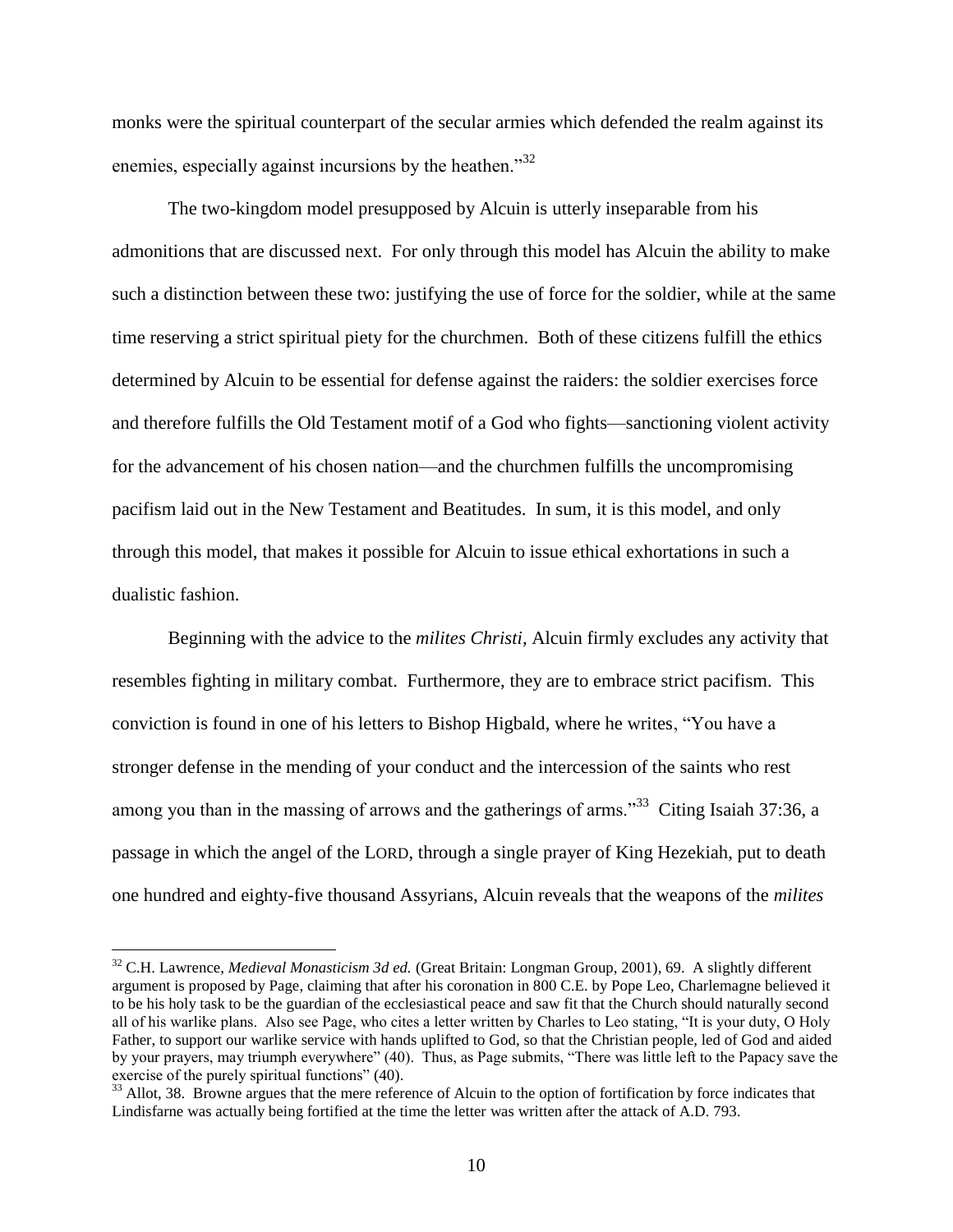*Christi* are not physical swords, shields, and arrows, but rather the spiritual weapons of prayer and fasting. Writing to Cudrad, Alcuin admonishes him to "keep scrupulously to the solitary way of life and private prayer and regular fasting" in order that "the protection of God and the intercession of our father St. Cuthbert<sup> $34$ </sup> may be granted. Alcuin also urges the recipients of his letters to keep the Rule of the monastic tradition in which they live.<sup>35</sup> For him, the churchmen *are* warriors, it is just that their battle-line is in the heart not on the field.

To be sure, education and intellectual stimulation also seem to be points of urgency for Alcuin. In Higbald's letter, Alcuin presses his recipients to "keep up the practice of reading,"<sup>36</sup> while to the monks at Wearmouth and Jarrow, "boys should learn the Scriptures, so that when they grow up they can teach others."<sup>37</sup> As one scholar has pointed out, Alcuin like others of his time, "made learning the handmaid of theology," evidenced by the fact that curriculum began and ended with the study of Scripture.<sup>38</sup>

All of these exhortations toward better behavior and increased discipline find their meaning via Alcuin"s belief in the reality of a spiritual enemy present in the resistance against the monasteries, as well as the power of the founding saints who offer protection to faithful communities. Impelling Higbald and the Lindisfarne community toward strict adherence to the monastic rule, Alcuin writes "Let all goodness, all practice of piety, all beauty of religion, joy of peace and faithfulness to the monastic rule be seen in you, that the divine protection may save

 $34$  Allott, 39.

<sup>&</sup>lt;sup>35</sup> Writing to Bishop Higbald, Alcuin pleads for the devout life by stating "I urge you to keep most carefully the rule of the holy fathers established for your community, in all obedience, chastity and love…" (Allott, 38). In his letter to the monks of Wearmouth and Jarrow, Alcuin urges them to "carefully keep the rule of the monastic life which the most holy fathers Benedict and Ceolfrid laid down for you…" (Allot, 39).

<sup>36</sup> Ibid., 38.

 $37$  Ibid., 40.

 $38$  Page, 71. It seems more likely than simple coincidence that Alcuin's high view of educational development within these monastic communities is a direct result of his official position in Charlemagne's Palace School as the head schoolmaster. To this end, his advice is not only motivated by spiritual reasons, but also out of a sense of political duty to Charlemagne and his wishes for a Carolingian rebirth of classical education.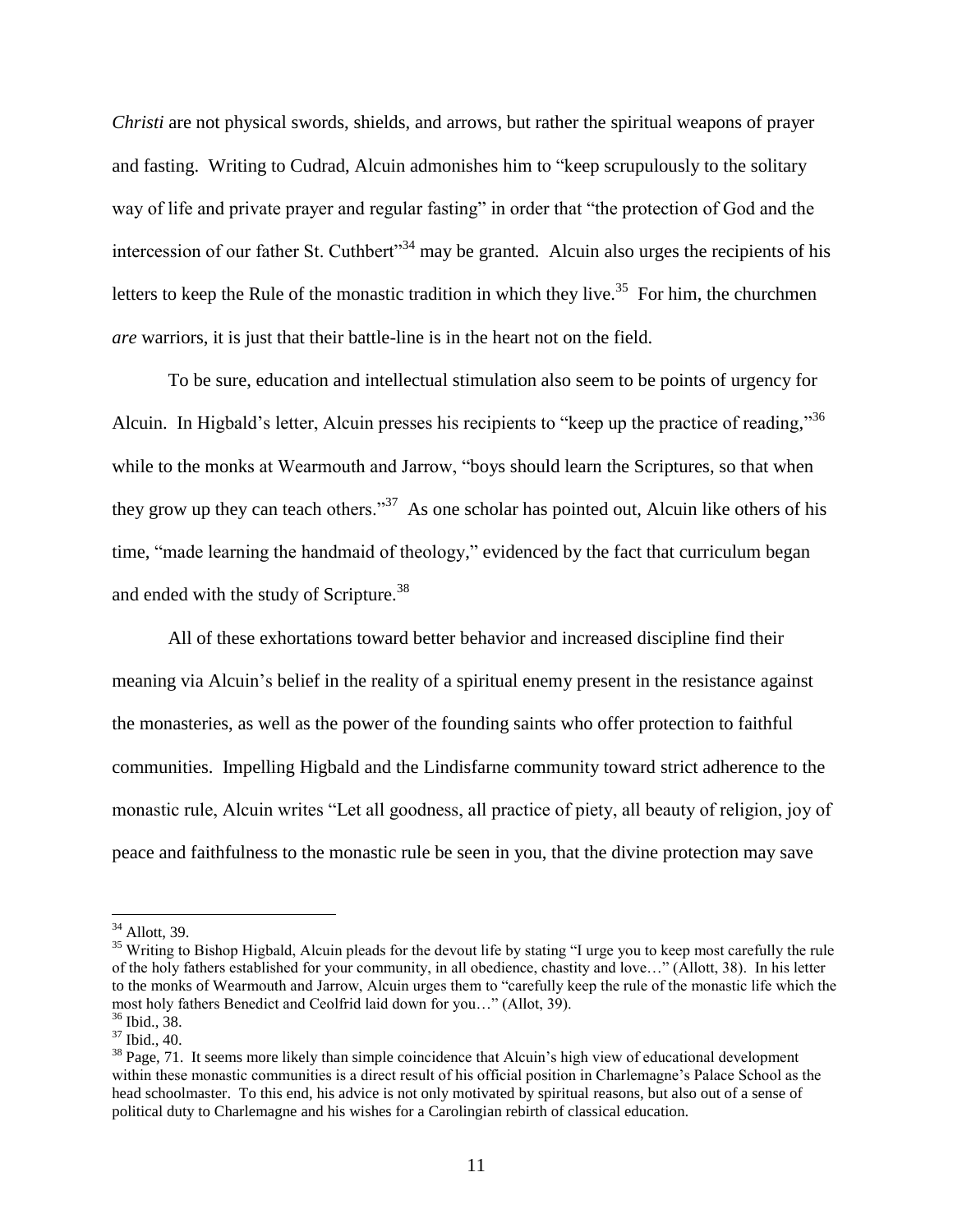you from enemies, visible and invisible."<sup>39</sup> Writing to those at Wearmouth and Jarrow, Alcuin suggests that a spiritual element is assisting the raiders in their pillaging of Lindisfarne: "…The outward enemy has power because of the enemy within."<sup>40</sup> In light of this spiritual battle, clergy and monks were to call upon the saints of their monastery for protection and deliverance. Alcuin stresses the importance of abstaining from vain luxuries in a letter to Higbald, hoping that "the most holy fathers, who begot you, may not cease to be your protectors. Treading in their footsteps, you may remain secure by their prayers."<sup>41</sup> Again writing to Cudrad, he challenges the priest to urge his congregation to "trust in the protection of God and the intercession of our father St. Cuthbert. $1^{342}$  To be sure, the belief that saints protected monasteries and churches from external threats was a common theme since the Early Middle Ages, but with these invasions from the pagan Vikings, the idea gained special prominence as an impetus for discipline and moral support.<sup>43</sup>

The evidence for Alcuin's exhortations regarding the *milites saeculares* is minimal in comparison to that of the *milites Christi*. 44 Concluding his letter to Higbald, Alcuin encourages military combat for knights: "When our lord King Charles returns home, having by the mercy of

 $39$  Allott, 38.

 $40$  Ibid., 40. Lawrence points out that monasteries were often regarded as combat units "in which the recruit was trained and equipped for his spiritual warfare under an experienced commander—the abbot" (29). In arguing for this point, the author cites the Latin word *scola* which, during the Early Medieval period, brought forth both military and academic imagery to mind. In this sense, the monastery was created as a *scola*, or a regiment for the spiritual battle for God.

<sup>41</sup> EHD, 194.

 $42$  Allott, 39.

<sup>43</sup> Carl Erdmann, *The Origin of the Idea of Crusade* (New Jersey: Princeton University Press, 1935), 27. Page further illustrates Alcuin's point of view regarding the role of the saints: "These same saints, who with selfsacrificing devotion bare their heads to the assassin"s sword, upon occasion rise in righteous indignation, and, with the courage of Berserkers, rush into the midst of the heathen, firing their temples or putting them to flight while reveling in some ungodly orgy" (36).

<sup>&</sup>lt;sup>44</sup> The reasons for this may include the use of only one letter to the king used in this paper, opposed to the four used that were written to priests, monks, and bishops. Alcuin"s own interest in English monasticism, as well as his longstanding relationship with the monastic communities may also explain the few references to the ethical conduct of the *milites saeculares*.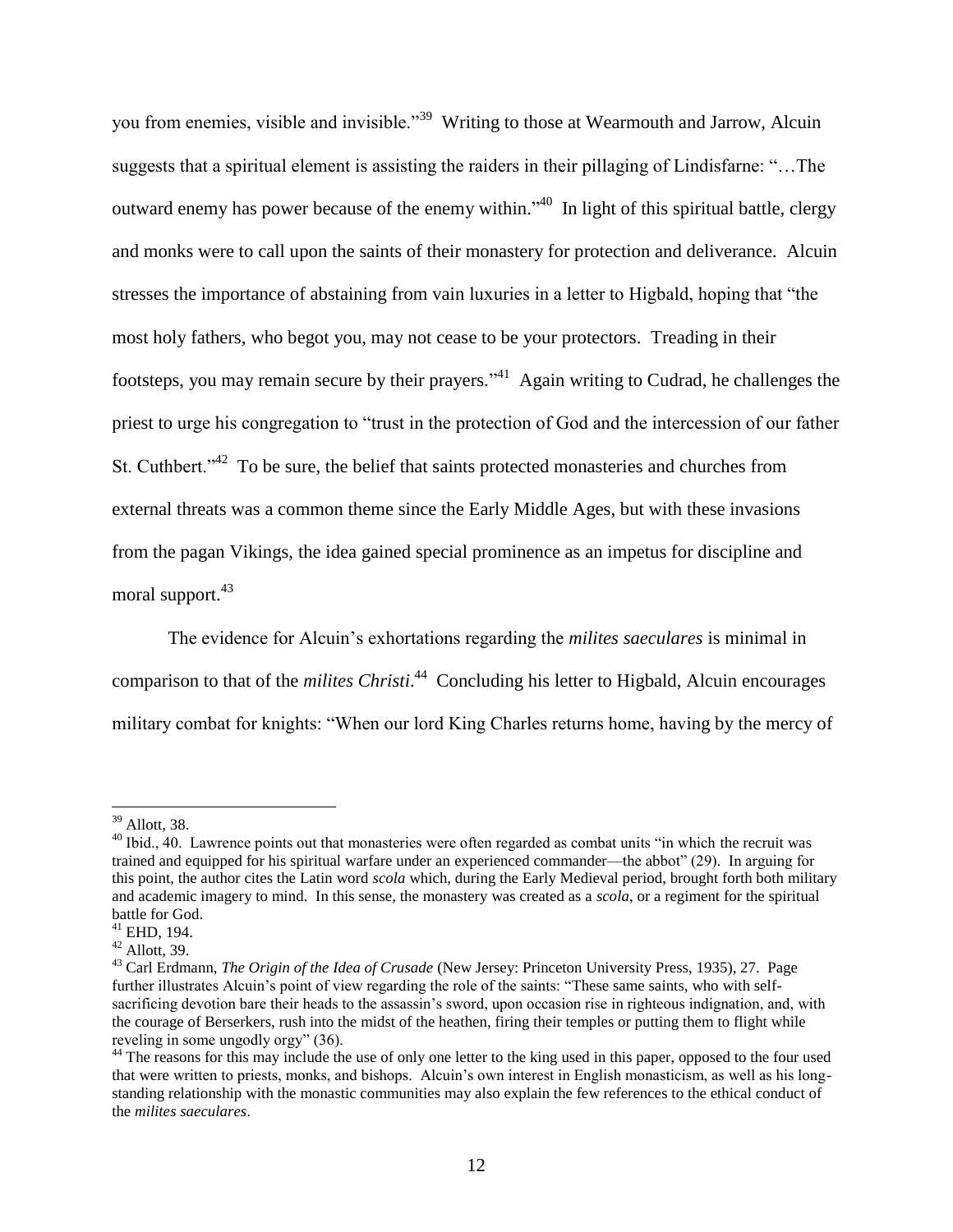God subdued his enemies, we plan, God helping us, to go with him... $\cdot$ <sup>45</sup> Alcuin assumes the military function of Charlemagne and his forces in subduing the raiders while also contending God"s providential guidance over their victory. This is not to say, however, that Alcuin cared nothing for the piety of the *milites saeculares*. He focuses more on the religiosity of these statesmen than detailed military obligations. Rather than challenging the thesis of this study that two distinctive ethical demands were made on these groups, this evidence highlights that Alcuin wanted a *Christian* military force to subdue the raiders, not simply a *secular* one. After all, the god of the Christians is the only one who can grant providential deliverance to the faithful.

It seems that Carolingian clergy did not see any contradiction in God using the Vikings as a means of punishment while they still encouraged practical defensive measures to protect endowed monastic land.<sup>46</sup> In fact, there is evidence that peace treaties made with Viking raiders were often looked down upon as disloyal to God and his people.<sup>47</sup> The logic seems to be that God only protects Christian soldiers when they faithfully carry out *their own* duties. Peace treaties and submission to foreign enemies seem to exist only within the pacifist realm of the *milites Christi* and therefore should be avoided by the *milites saeculares* at all costs. From a more practical angle, part of the reason is that monastic lands were often endowed by kings or lords hoping that they would be used to channel God"s favor on the surrounding geopolitical kingdom.<sup>48</sup>

In light of this evidence, we can now turn to consider the *why* question: can we understand why Alcuin responded in the theological manner in which he did?

 $45$  EHD, 193.

<sup>&</sup>lt;sup>46</sup> Coupland, 540. Foot describes the defense of the English against the Vikings as a noble religious obligation that Christian"s of all positions were expected to fulfill (15). This idea sheds light on Alcuin"s urgency for kings and knights to practice religiosity in their defense of the Christian homeland. <sup>47</sup> Ibid., 548.

<sup>48</sup> Lawrence, 68.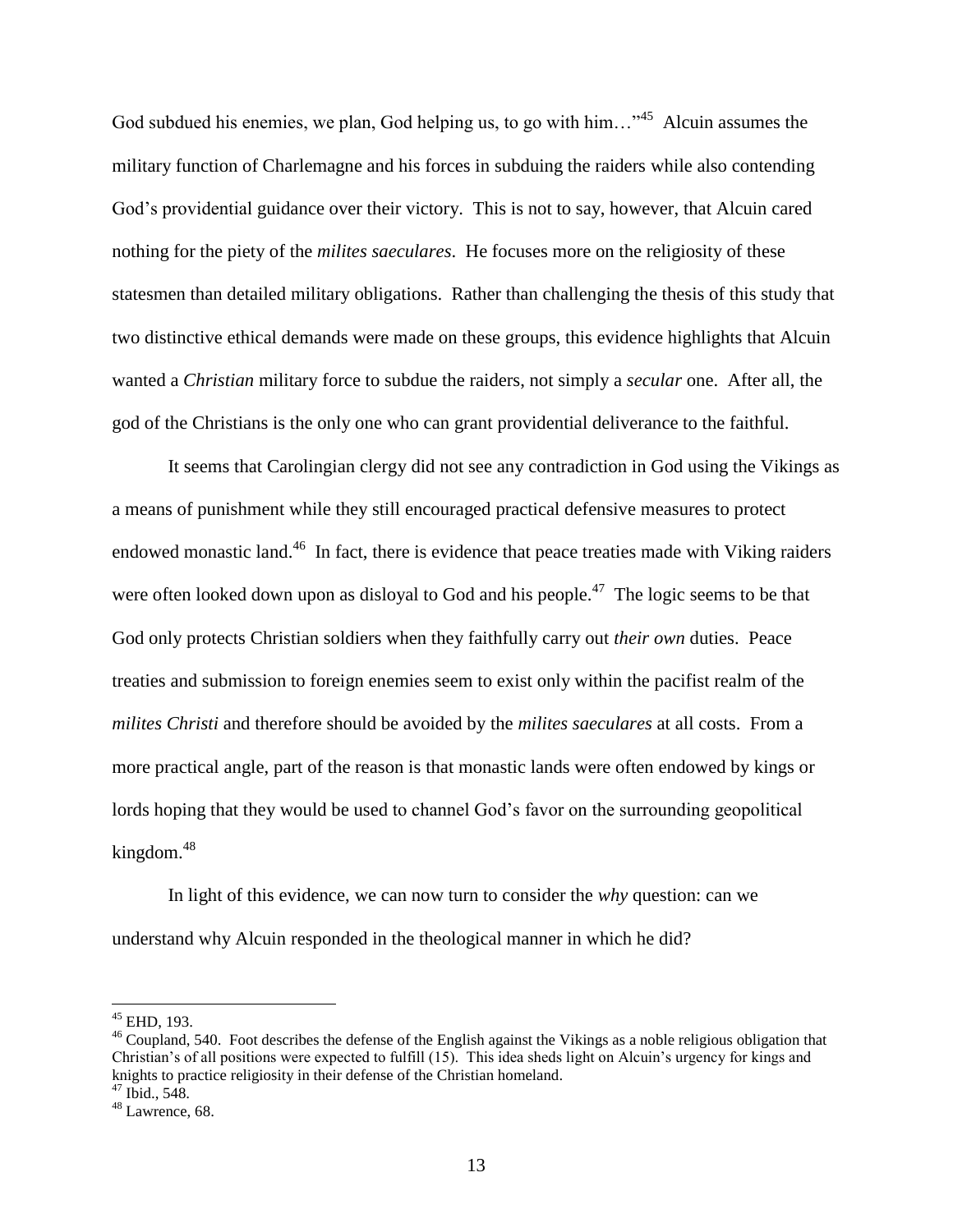#### **IV. Alcuin: A Specimen of Medieval Theology**

In attempting to answer this question, it is important to discover Alcuin within the theological culture of his time. We cannot understand Alcuin and his theological beliefs about war and violence without first recognizing a much broader Medieval worldview that gave birth to those ideas. Moreover, we grasp Alcuin"s theology only insofar as we understand theological orthodoxy during the Middle Ages. For as we shall see, Alcuin"s theological voice is one of *repetition* not *innovation.* 

Throughout his career as a theologian, Alcuin's theological approach reveled in the tradition of the church, predicated on the defense of Catholic orthodoxy and the mirroring of conclusions reached by the great Latin fathers: Ambrose, Augustine, and Jerome. A prominent Alcuin scholar put it this way: "Respect for the authority was a predominant feature in his moral and intellectual composition, and its influence was perhaps most of all to be seen in his theological work."<sup>49</sup> At the heart of Alcuin's method is a theology that distrusts innovation, seeks after the traditions of the past, and strives to echo the conclusions of preceding Christian writers in a new context.<sup>50</sup> To judge Alcuin's theology as inferior because it lacks "creativity" is a conclusion drawn from modern values shaped by the Enlightenment, rather than sound historiography.

In any case, Alcuin was not only a transmitter of the great traditions of the church, but more specifically he was a theologian existing within the reality produced by Augustine"s preeminent shadow. The theological premise laid out in his letters concerning the Viking raiders is a microcosm of Augustine"s *The City of God* and its understanding of church and state—one where government was divinely enabled to restrain evil and was both a punishment and a remedy

<sup>49</sup> C.J.B. Gaskoin, *Alcuin: His Life and His Work* (London: Cambridge University Press, 1904), 164.

<sup>50</sup> Page, 19-20.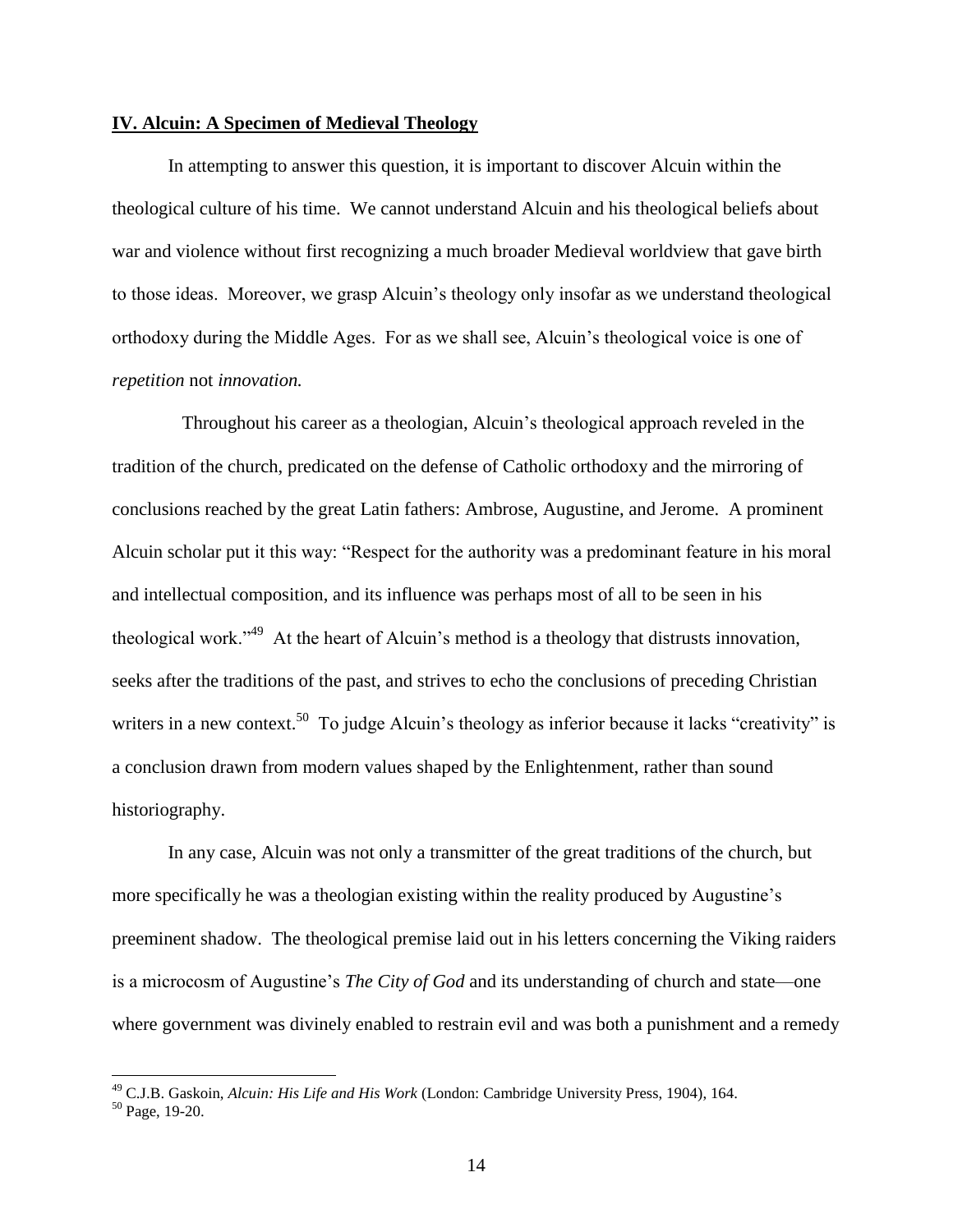for the sins of humanity. The stark contrasts that Augustine made between the city of God and the city of man seem to take form in Alcuin's strong convictions regarding Charlemagne's Empire as God's elect people and the utter rejection of anything pagan.<sup>51</sup> In essence, the ethic of Augustine"s *City of God* is recapitulated by Alcuin in his dealing with the elect of God and the pagan Vikings.<sup>52</sup>

 In addition to the distinctive Augustinian precepts embedded within his theological premises, Alcuin conforms quite well to the Carolingian church-state relationship engineered by Charlemagne. Christendom to Alcuin—including the proper sanction of military protection afforded by Charlemagne—was the geopolitical inheritor of God"s covenant. Therefore, Charlemagne was not only the head of the Frankish Kingdom but also the righteous defender of the Catholic Church in Rome.<sup>53</sup> And to this end, Alcuin's theological response to the raid of Lindisfarne and impending raids facing Wearmouth-Jarrow *must* necessarily be supportive of this relationship between Charles and the Church. Some suggest that Alcuin"s relationship to

<sup>51</sup> Erdmann, 97. The importance here is not if Alcuin *correctly* applied Augustine"s church-state model to the situation caused by the Viking raiders. A correct application would have more likely compelled Alcuin to judge the *milites Christi* as the City of God and the *milites saeculares* as the City of Man, instead of England as the City of God and the Vikings as the City of Man. However, the emphasis lies not in correct application, but in Augustine's intense theological polarization of the distinct "Christian" city from the "pagan" city. Erdmann expounds on this prominent distinction that most likely influenced Alcuin"s conclusions: "Augustine"s contrast of the city of God and the city of the devil lived on in men"s minds and was occasionally used summarily to characterize the combats of Christians against heathens" (97). For an expanded study on Augustine"s influence on Just War in the Middle Ages, see Frederick Russell, *Just War in the Middle Ages* (London: Cambridge University Press, 1975), 16-40. The author elaborates on Augustine"s use of the Old Testament and the idea of Just War, both of which Alcuin implicitly claims in his letters. Russell writes, "Inspired by the OT Augustine argued that by divine judgment wars punished peoples for sins and crimes, even those unrelated to the war. Even wicked men could serve God"s providence by punishing the sins of other peoples. Every war had peace as its goal, hence war was an instrument of peace and should be waged to secure peace of some sort" (16).

 $52$  Page distinguishes between the "temporal powers" of kingship and government and the "spiritual powers" of the churches and monasteries. He illustrates Augustine"s substantial influence on Alcuin"s understanding of church and state: "From these expressions, it is evident that Alcuin is a firm upholder of the Petrine tradition; in matters of doctrine the authority of Rome is paramount. Further than this, however, he does not go; he makes no claim for the Papacy save that of precedence. On the contrary, recognizing its dangers and needs, he seeks rather to draw it and the temporal powers together as necessary to each other and to the Church" (41).

<sup>53</sup> Eleanor Shipley Duckett, *Alcuin: Friend of Charlemagne* (New York: Macmillan Company, 1951), 86.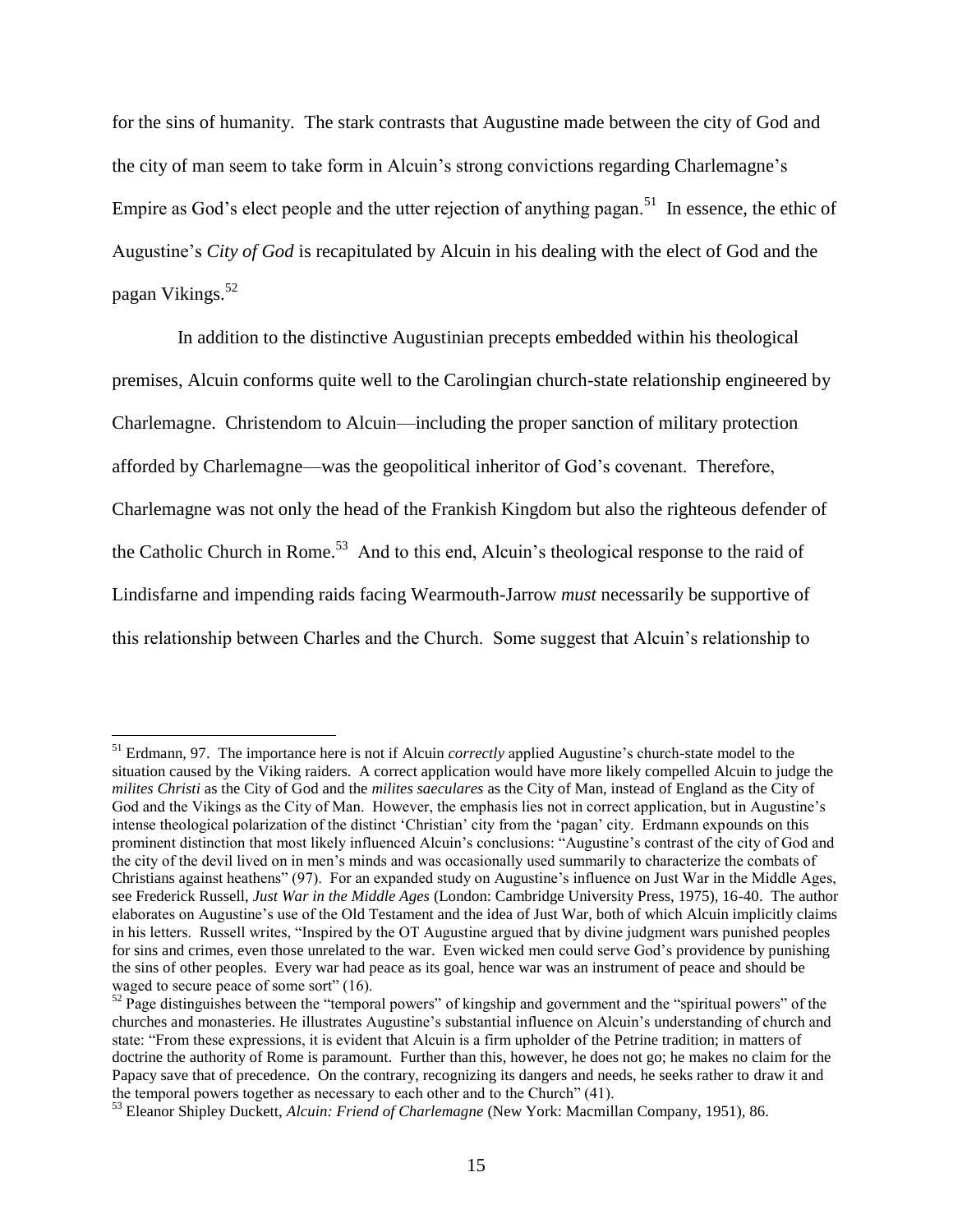Charlemagne, as well as his convictions regarding his status as defender of the Church and conqueror for Christ, helped generate the theological responses given by Alcuin.<sup>54</sup>

The separation between church and state was quite blurred with the Christianization of the state in the person of Charlemagne and a generation before with the rule of his father Pepin. And as for Alcuin, he seems to fit easily within this framework, accepting the defense of the Church by Charlemagne, as well as his ecclesiastical reforms, as all justified tactics under the banner of his priest-kingship authority.<sup>55</sup> This position gave way to a new conception of Carolingian society, in which the wars on behalf of Charlemagne"s ecclesiastical purposes allowed no separation between the church and the state.<sup>56</sup> Despite Alcuin's dualistic advice to the *milites Christi* and *milites saeculares*, his entire two-kingdom model is predicated upon his belief in one, unified, national defense headed by the divinely elected Charlemagne. This defense leaves room for monks to be pacifists and for knights to kill.

The Viking raid of Lindisfarne and the exhortations given to those of Wearmouth-Jarrow ultimately bring to the surface Alcuin"s theological convictions regarding warfare and violence. Very much indebted to the theological culture of his time, Alcuin"s ideas concerning warfare are informed by his belief in a covenantal relationship between Christendom and God. Through this model, Alcuin has a basis to theologically evaluate the Viking"s assault; and through this model, he gives dualistic advice to clergy and statesmen that coheres with the Carolingian church-state relationship. For Alcuin, this underlying narrative shades contemporary events in biblical colors

 $54$  Page, 11.

<sup>&</sup>lt;sup>55</sup> Erdmann, 23. The author extrapolates on this idea of priest-kingship: "Since almost all of Charles's opponents were either pagans or persecutors so of the papacy, the state church did not hesitate to bless its wars. The situation closely resembled that of the Ancient Near East, where religion coincided with the state for nation. We encounter phenomena altogether comparable to ancient Israel: as Yahweh did then, so now did St. Peter, the special patron of the Frankish king, regularly decided battles in his favor; as the Israelite priests and prophets, so now did the Frankish bishops and priests pray to heaven for victory; and as once the Ark of the Covenant, so now were relics borne in combat as a pledge of victory" (24).

<sup>56</sup> Russell, 29.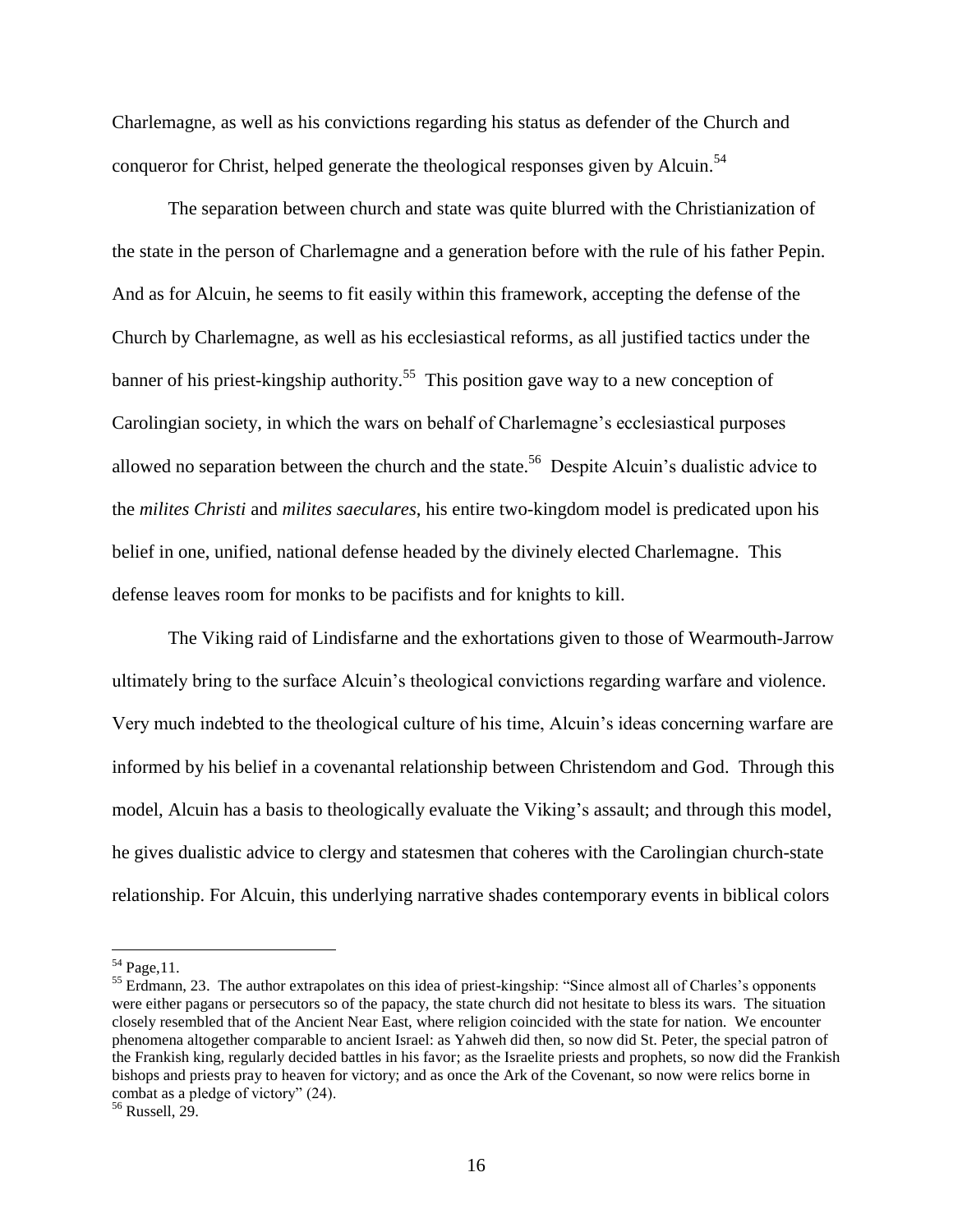and justifies the royal-kinship authority through which Charlemagne defends the elect of God against pagan attackers.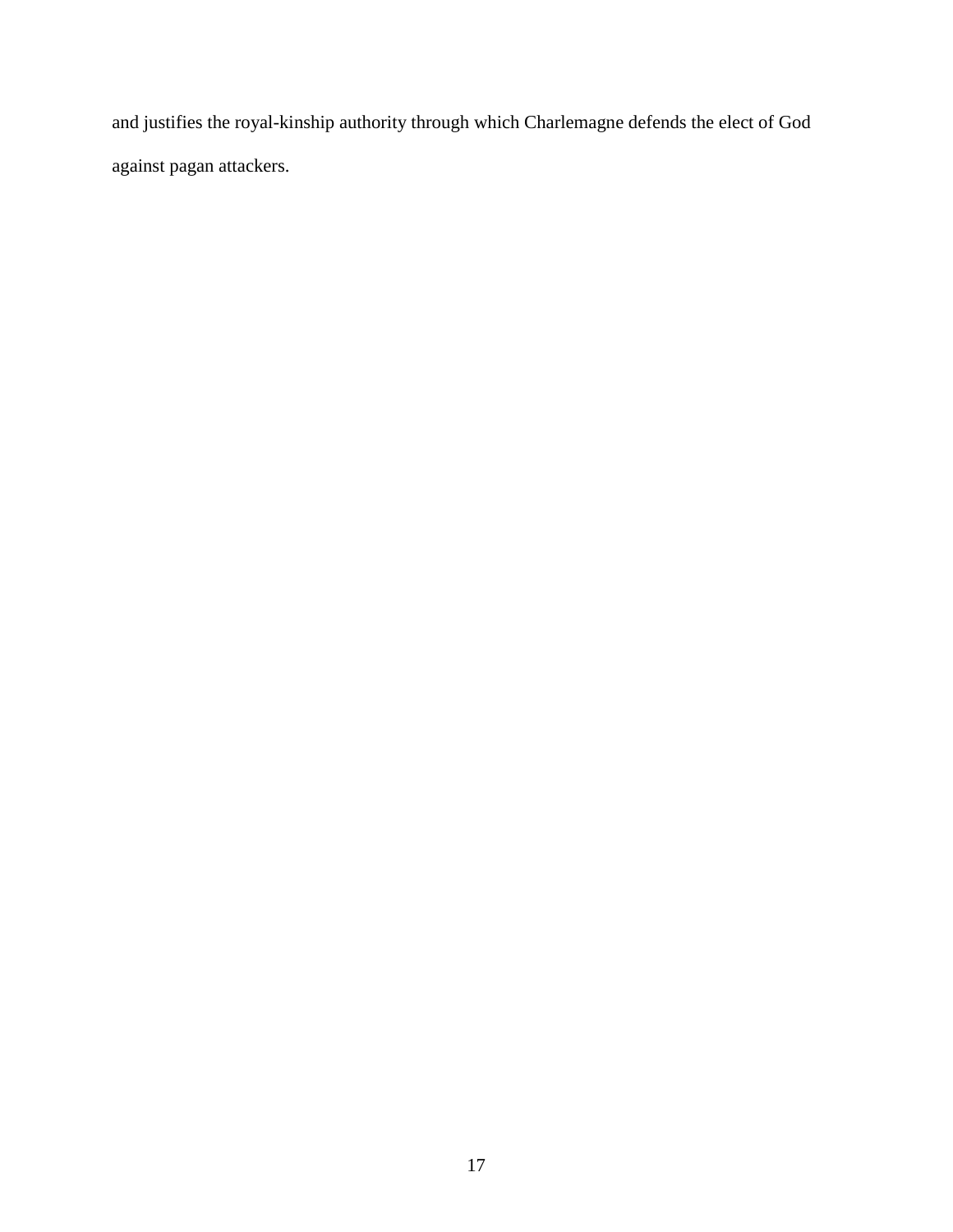#### Bibliography

- Allott, Stephen. *Alcuin of York, his life and letters.* England: William Sessions Limited, 1974.
- Browne, G. F. *Alcuin of York*. London: Society for Promoting Christian Knowledge, 1908.
- Bullough, Donald A. "What Has Ingeld to Do with Lindisfarne?" *Anglo-Saxon England* 22 (1993): 93-125.
- Chase, Carl. ed. *Two Alcuin Letter-Books*. Toronto: Pontifical Institute of Medieval Studies, 1975.
- Coupland, Simon. "The rod of God"s wrath or the people of God"s wrath? The Carolingians" theology of the Viking invasions." *The Journal of Ecclesiastical History* 42 (1991): 535- 554.
- Duckett, Eleanor Shipley. *Alcuin, Friend of Charlemagne*. New York: Macmillan Company, 1951.
- Erdmann, Carl. *The Origin of the Idea of Crusade.* New Jersey: Princeton University Press, 1931.
- Fleming, Robin. "Monastic Lands and England"s Defence in the Viking Age." *The English Historical Review* 100 (1985): 247-265.
- Foot, Sarah. "Violence against Christians? The Vikings and the Church in  $9<sup>th</sup>$  Century England." *Medieval History* 1 (1991): 3-16.

\_\_\_\_\_\_\_\_. *Monastic Life in Anglo-Saxon England, c. 600-900.* New York: Cambridge University Press, 2006.

- Gaskoin, C.J.B. *Alcuin: His Life and His Work*. London: Cambridge University Press, 1904.
- Lawrence, C.H. *Medieval Monasticism*. 3d. ed. Great Britain: Longman Group, 2001.
- Logan, Donald F. *The Vikings in History*. 2d ed. London & New York: Hutchinson & Co., 1991.
- Page, Rolph Barlow. *The Letters of Alcuin*. New York: Columbia University Press, 1909.
- Russell, Frederick H. *The Just War in the Middle Ages*. London: Cambridge University Press, 1975.

Sawyer Peter. *The Age of the Vikings*. 2d. ed. New York: St. Martin"s Press, 1971.

\_\_\_\_\_\_\_\_. *Kings and Vikings*. London & New York: Methuen, 1982.